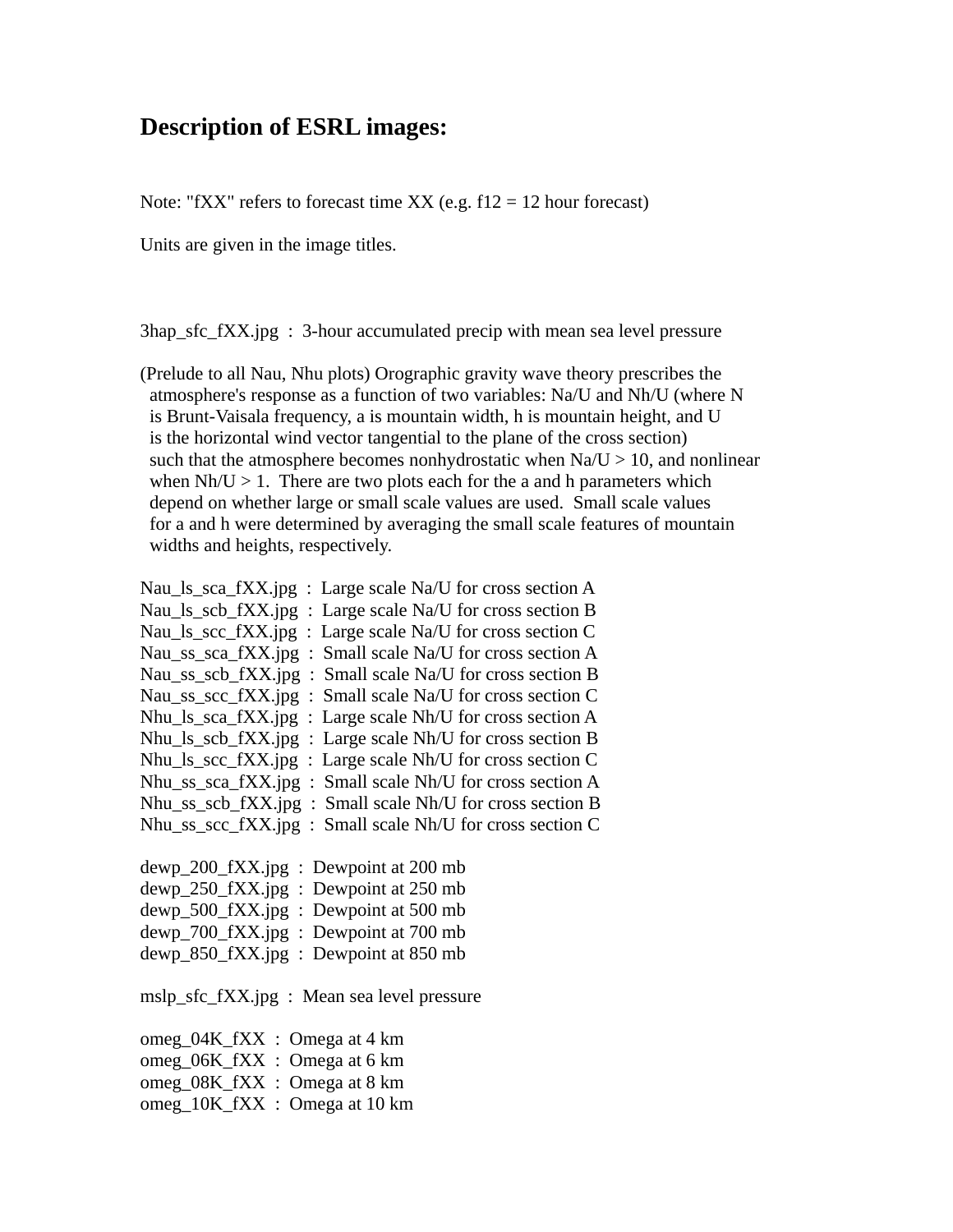omeg\_12K\_fXX : Omega at 12 km omeg\_14K\_fXX : Omega at 14 km omeg\_sca\_fXX : Omega for cross section A omeg\_scb\_fXX : Omega for cross section B omeg\_scc\_fXX : Omega for cross section C relh\_04K\_fXX : Relative humidity at 4 km relh\_06K\_fXX : Relative humidity at 6 km relh\_08K\_fXX : Relative humidity at 8 km relh\_10K\_fXX : Relative humidity at 10 km relh\_12K\_fXX : Relative humidity at 12 km relh\_14K\_fXX : Relative humidity at 14 km relh\_200\_fXX : Relative humidity at 200 mb relh 250 fXX : Relative humidity at 250 mb relh\_500\_fXX : Relative humidity at 500 mb relh\_700\_fXX : Relative humidity at 700 mb relh\_850\_fXX : Relative humidity at 850 mb rich sca fXX : Richardson number for cross section A rich scb fXX : Richardson number for cross section B rich\_scc\_fXX : Richardson number for cross section C scor\_sca\_fXX : Scorer parameter for cross section A scor\_scb\_fXX : Scorer parameter for cross section B scor\_scc\_fXX : Scorer parameter for cross section C sndg\_DRA\_fXX : Sounding at Desert Rock, NV sndg\_EDW\_fXX : Sounding at Edwards AFB, CA thta\_04K\_fXX : Potential temperature at 4 km thta\_06K\_fXX : Potential temperature at 6 km thta\_08K\_fXX : Potential temperature at 8 km thta\_10K\_fXX : Potential temperature at 10 km thta\_12K\_fXX : Potential temperature at 12 km thta\_14K\_fXX : Potential temperature at 14 km thta  $200 fXX$ : Potential temperature at  $200 mb$ thta  $250$  fXX : Potential temperature at 250 mb thta  $500 fXX$ : Potential temperature at  $500 mb$ thta  $700$   $fXX$  : Potential temperature at  $700$  mb thta\_850\_fXX : Potential temperature at 850 mb

totp\_sfc\_fXX : Total precipitation for the forecast period